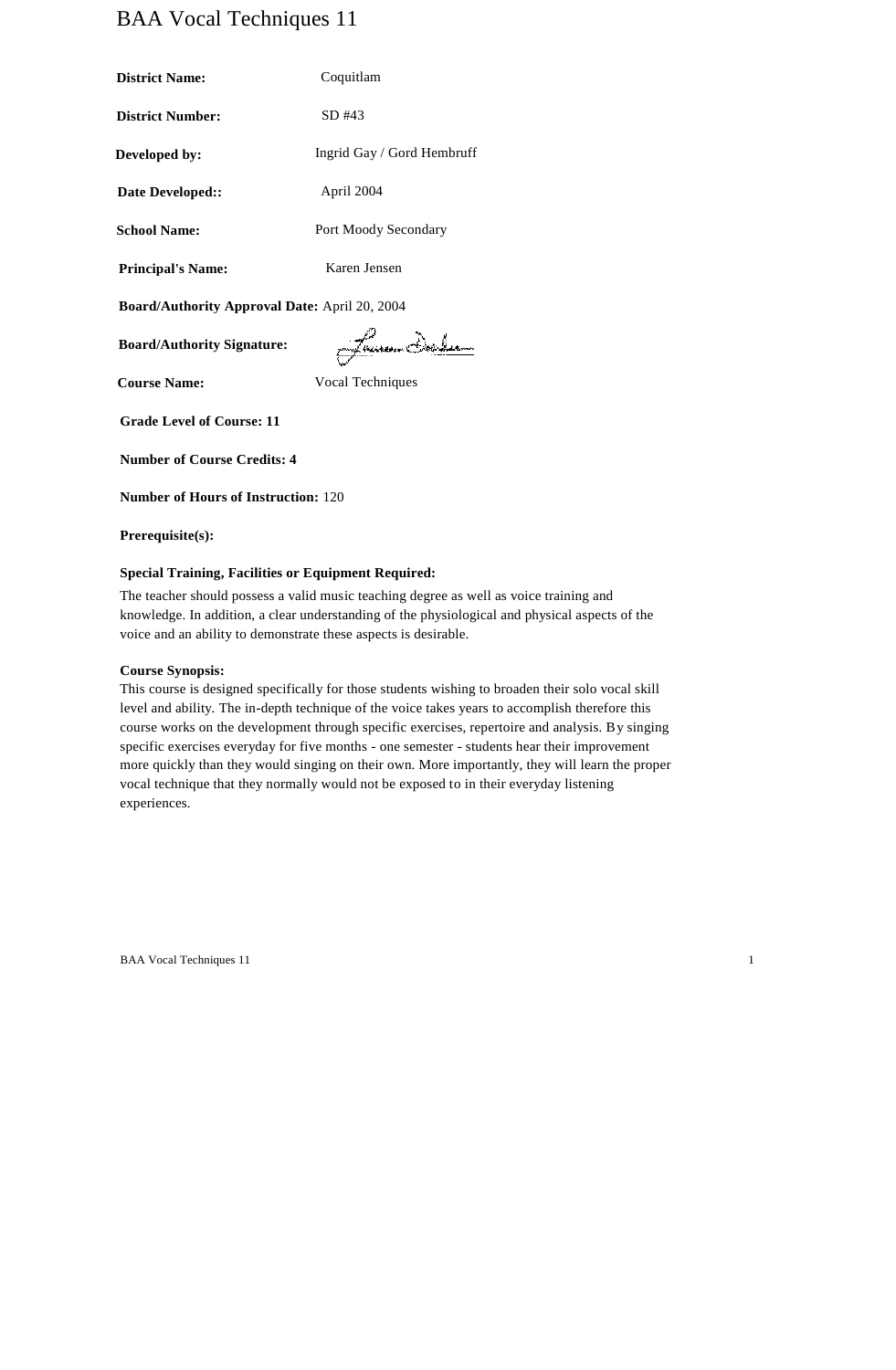#### **Rationale:**

Every person goes through a voice change through their early adolescent years. By providing a specific course to deal with this issue, irreparable vocal damage can be avoided by young singers who unintentionally use their voice in an unhealthy way

# **Organizational Structure:**

| <b>Unit/Topic</b> | Title                               | <b>Time</b> |
|-------------------|-------------------------------------|-------------|
| Unit 1            | Introduction to the Vocal Mechanism | 30          |
| Unit 2            | <b>Basic Vocal Development</b>      | 30          |
| Unit 3            | <b>Stylistic Analysis</b>           | 20          |
| Unit 4            | Intermediate Vocal Development      | 30          |
| Unit 5            | Performance                         | 10          |
|                   | <b>Total Hours</b>                  | 120         |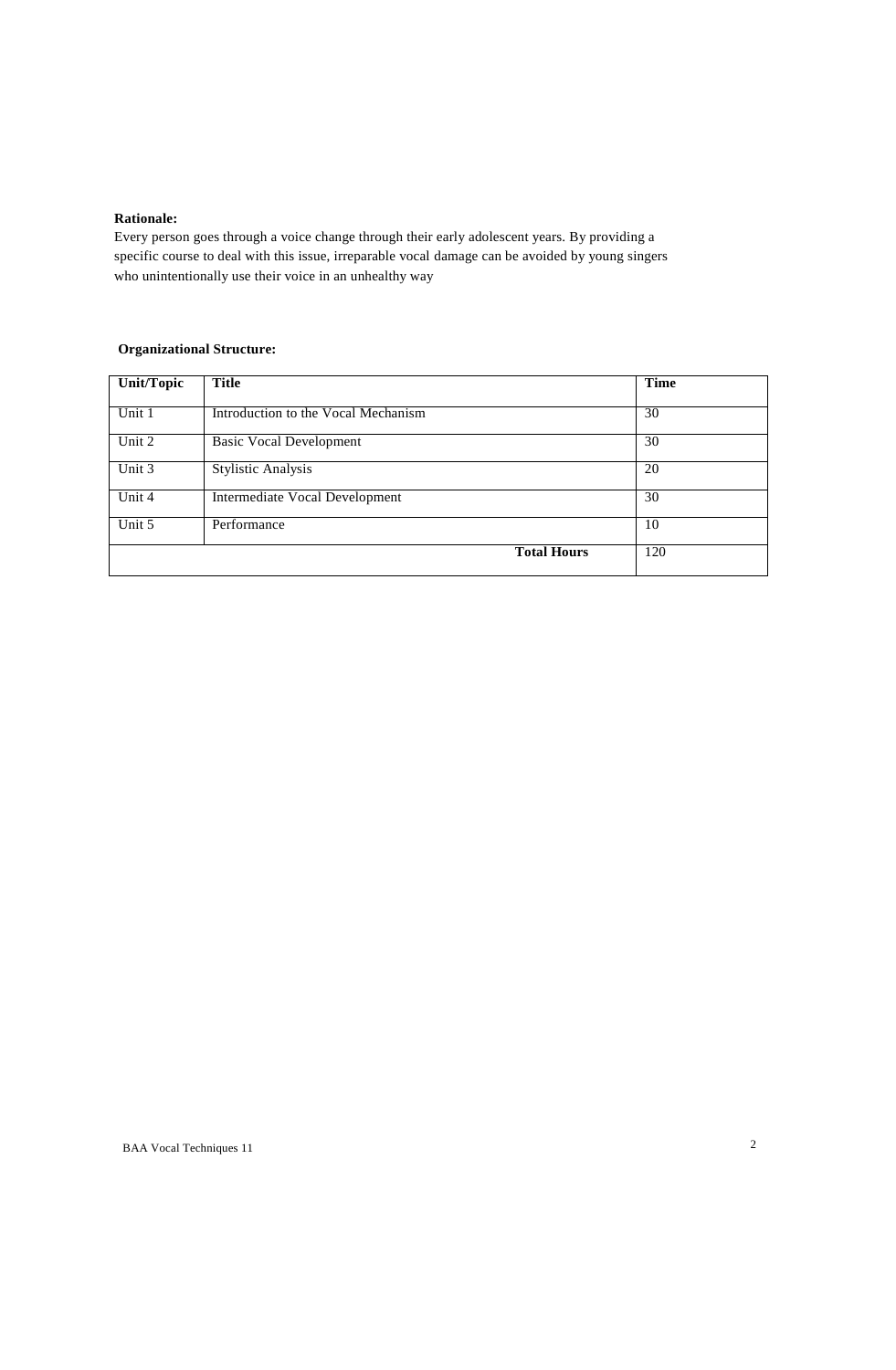#### **Unit/Topic/Module Descriptions:**

#### **Unit 1: Overview Introduction to the Vocal Mechanism 30 Hours**

Students will become familiar with the whole vocal mechanism. This will include learning about anatomical terminology, vocal hygiene, and general vocal maintenance.

# **Curriculum Organizers: Understanding the Voice**

*It is expected the student will:*

- demonstrate understanding of the parts of the body that is involved in creating the whole vocal sound
- demonstrate understanding of the mental process involved in singing
- demonstrate understanding of the physical process involved in singing

# **Curriculum Organizers: Demonstrating the Voice**

*It is expected the student will:*

- demonstrate proper use of breath support
- demonstrate proper posture
- demonstrate use of the "five" different voice types

#### **Curriculum Organizers: Vocal Hygiene**

- demonstrate understanding of the physiological care and maintenance of the voice
- demonstrate understanding of the physical care and maintenance of the voice • demonstrate understanding of the mental care and maintenance of the voice
-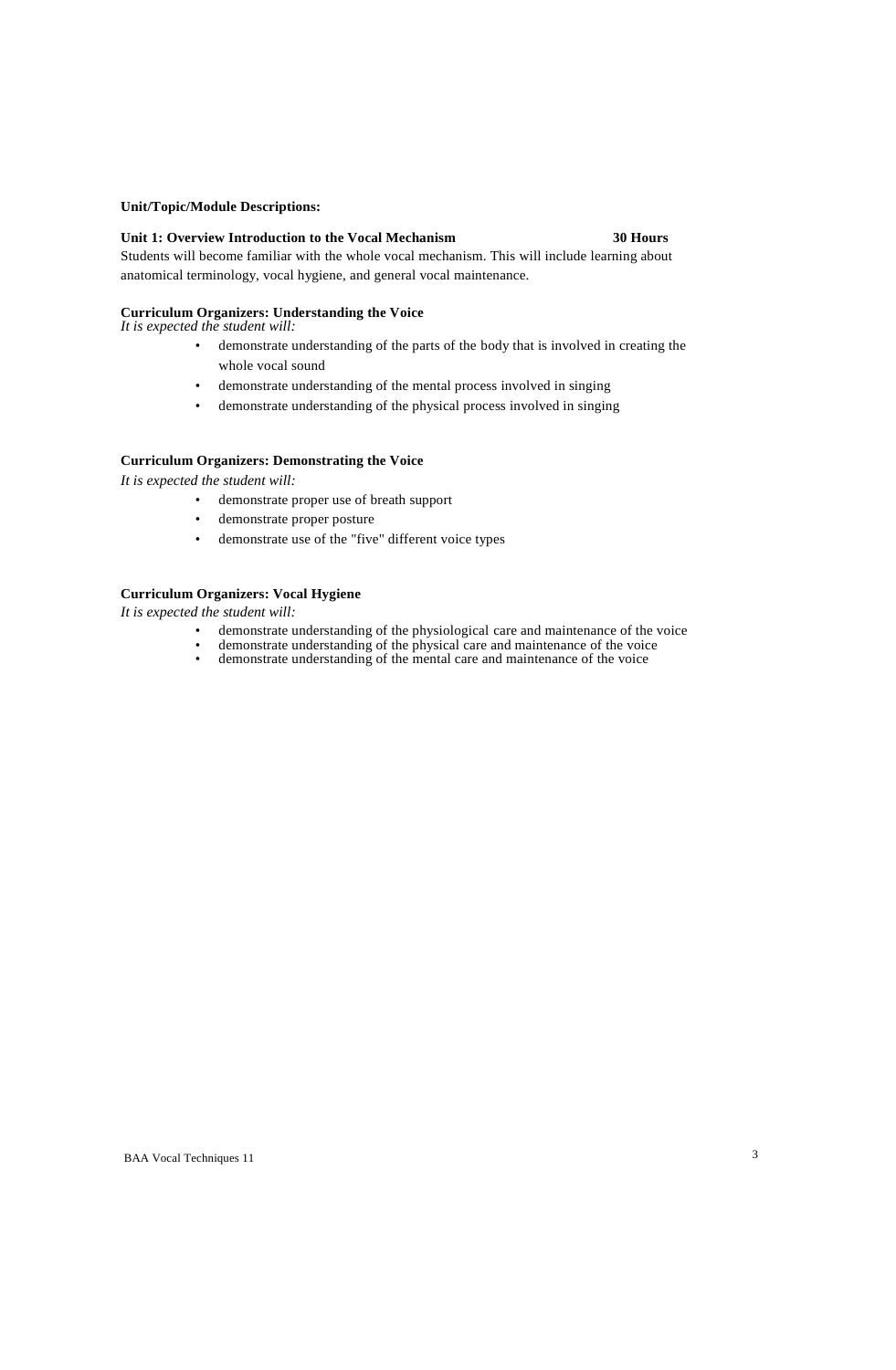#### **Unit 2: Overview: Basic Vocal Development 30 Hours**

Students will learn basic vocal development through the use of a variety of vocal exercises.

### **Curriculum Organizers: Combining Chest and Head Voice Registers**

*It is expected the student will:*

- demonstrate proper vocal technique through standard five note descending humming exercise
- demonstrate proper vocal technique through standard five note ascending humming exercise
- demonstrate proper vocal technique through standard eight note ascending sliding exercise

# **Curriculum Organizers: Co-ordinated Vocal Onset**

*It is expected the student will:*

- demonstrate the use of a glottal attack
- demonstrate the use of co-ordinated onset

# **Curriculum Organizers: Use of Vowel Sounds**

*It is expected the student will:*

- demonstrate proper tongue position of long vowel sounds
- demonstrate proper tongue position of short vowel sounds

## **Curriculum Organizers: Use of Proper Breathing Technique**

- demonstrate proper posture
- demonstrate proper standing position
- demonstrate lower diaphragmatic breathing
- demonstrate silent unhindered breathing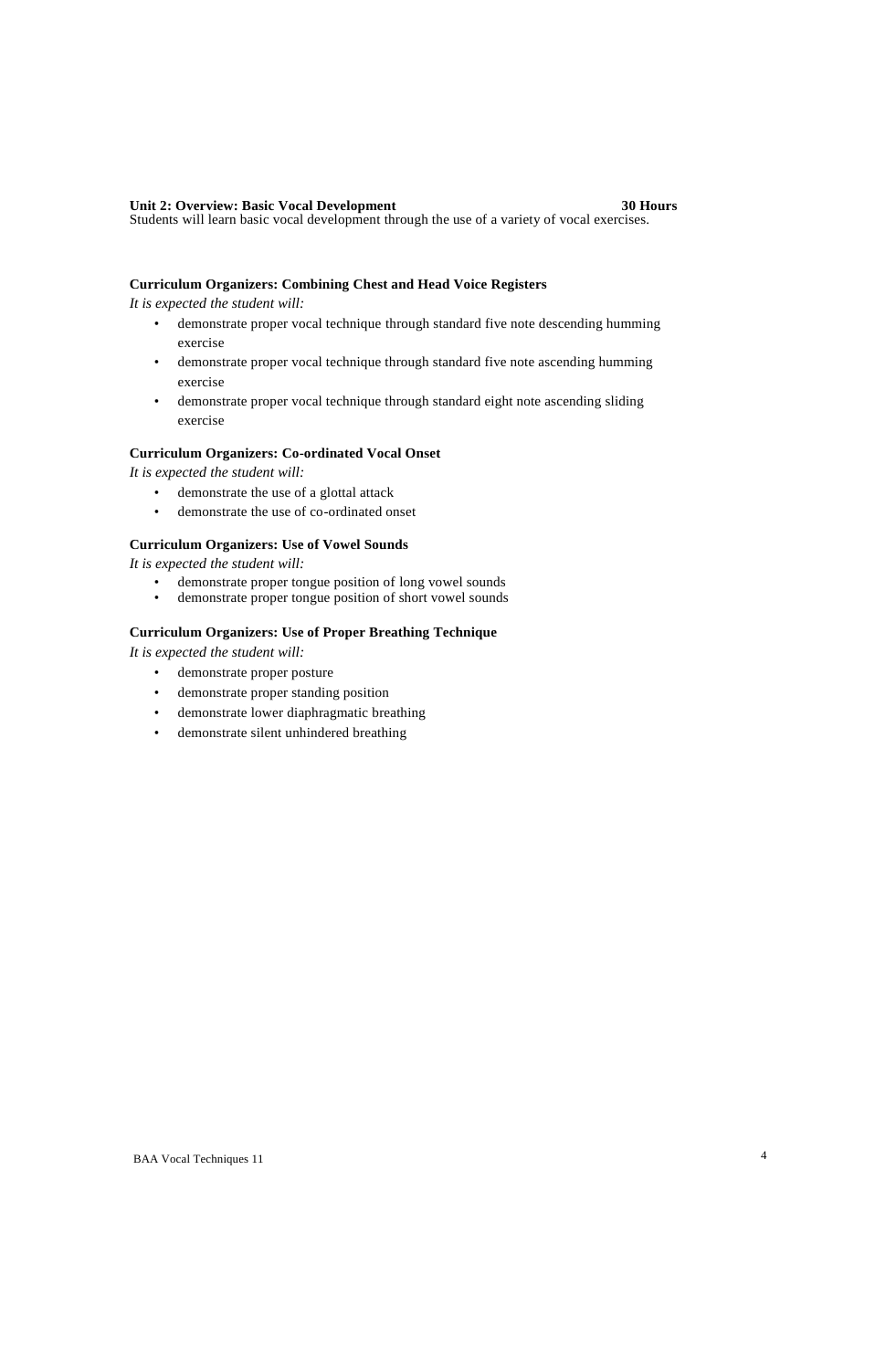# **Unit 3:Overview: Stylistic Analysis 20 Hours**

Students will listen to various forms of stylistic interpretation and be able to discuss and incorporate this knowledge.

# **Curriculum Organizers: Analysis of Vocal technique**

*It is expected the student will:*

- demonstrate an understanding of the vocal technique used by various artists
- demonstrate an understanding of the characteristics of different voice types
- demonstrate an understanding of the specific physical attributes of different artists

### **Curriculum Organizers: Analysis of Musical Style**

*It is expected the student will:*

- research different styles of vocal repertoire i.e. classical, jazz, contemporary
- use recordings and biographical information

## **Curriculum Organizers: Presentation of Stylistic Analysis**

- demonstrate to the class specific stylistic interpretations
- lead group discussion of stylistic interpretation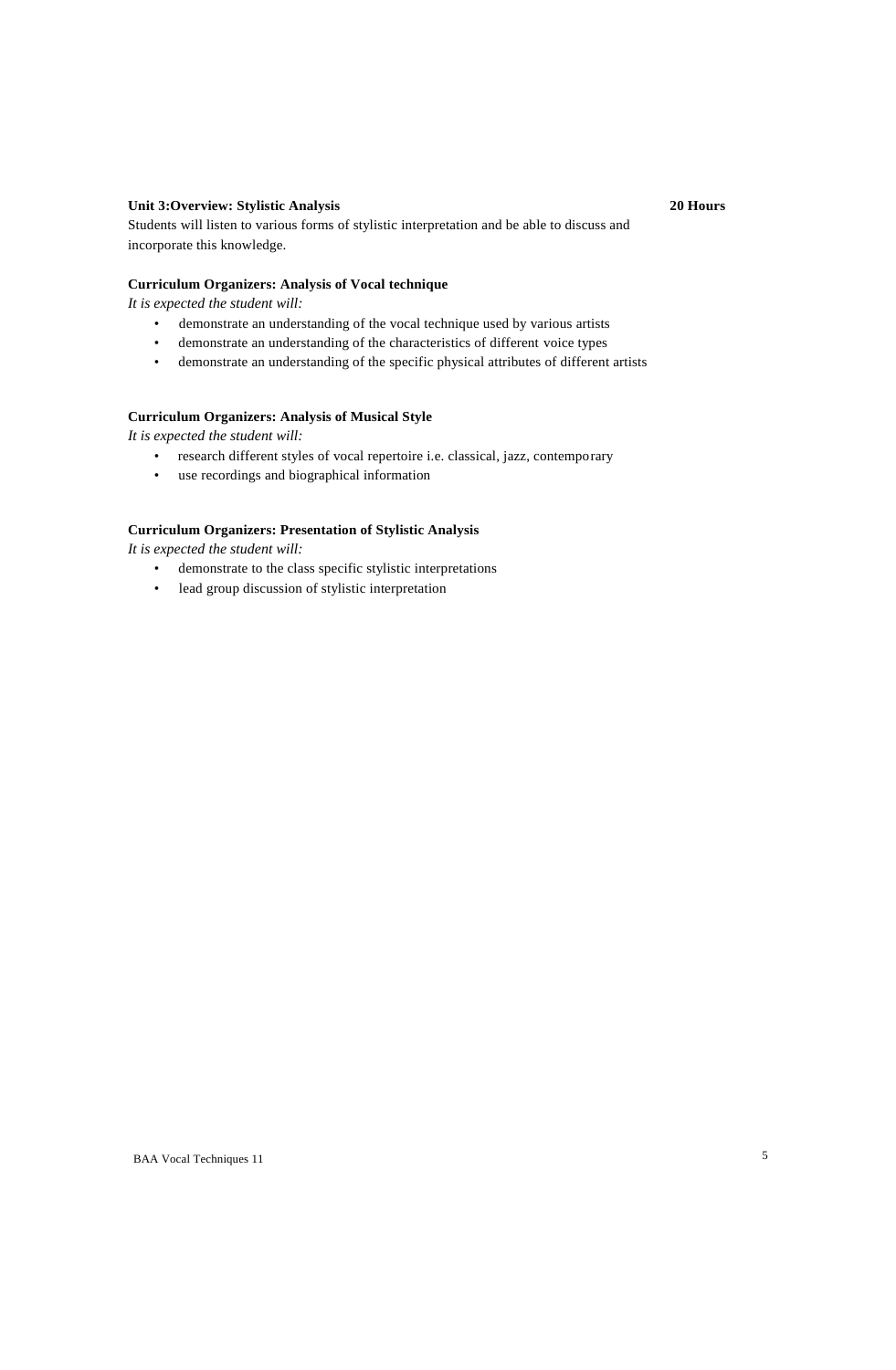### **Unit 4: Overview: Intermediate: Vocal Development 30 Hours**

Students will continue with basic vocal development and advance their theoretical and physical skills with more in depth vocal exercises.

### **Curriculum Organizers: Expanding Vocal Range**

*It is expected the student will:*

- apply vocal exercises in progressive increments on a daily basis in both directions<br>• explore more challenging repertoire
- explore more challenging repertoire
- increase their endurance by lengthening time of exercises

#### **Curriculum Organizers: Increasing the Voice Dynamic**

*It is expected the student will:*

- demonstrate use of crescendo and decrescendo<br>• practical use in repertoire
- practical use in repertoire
- demonstrate the use of voice placement in achieving dynamic contrast

# **Curriculum Organizers: Increasing Technical Facility**

- explore different uses of the voice i.e. Vibrato, straight tone, inflections etc.<br>• explore the use of sustain tone and flexibility exercises
- explore the use of sustain tone and flexibility exercises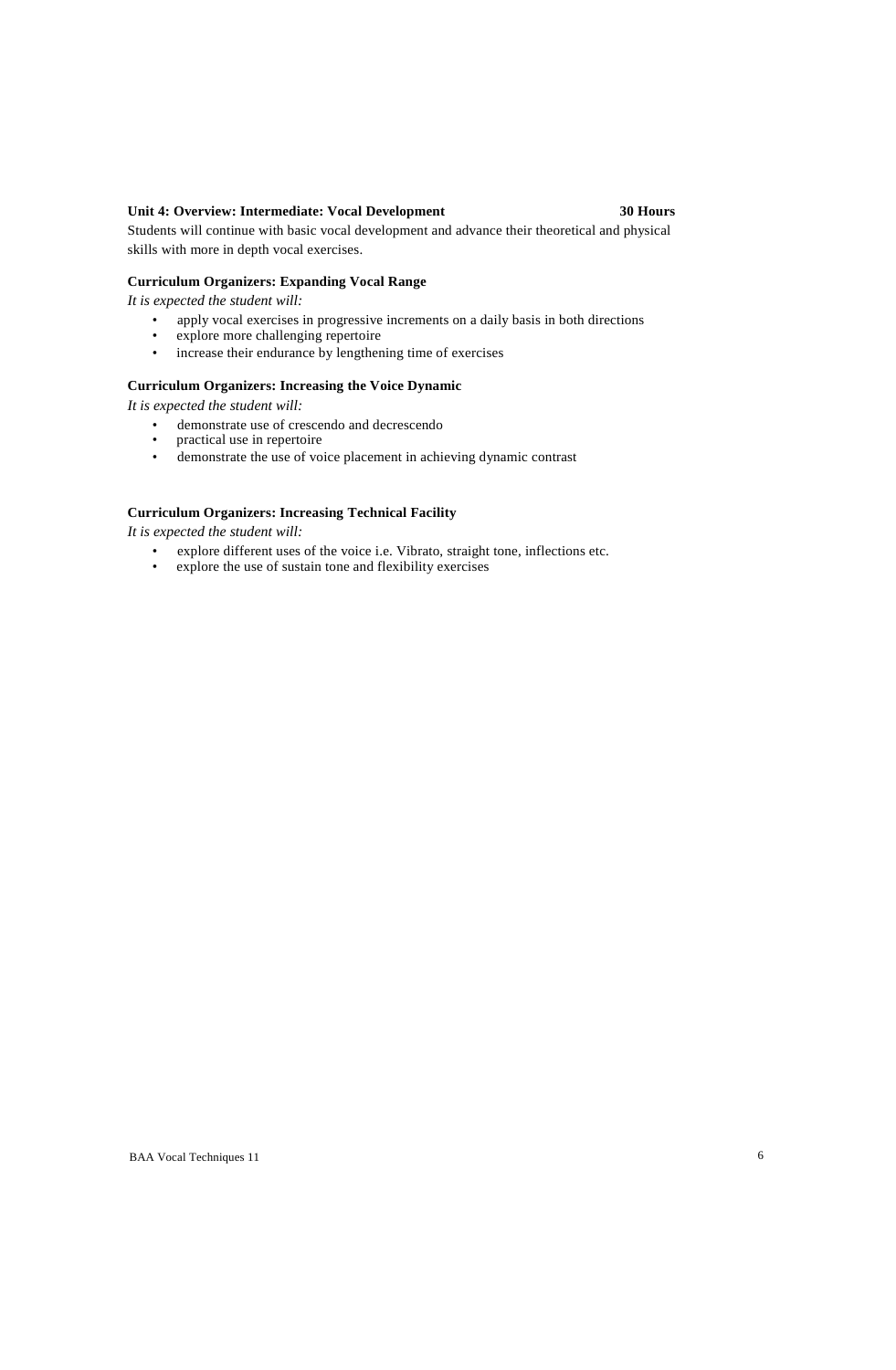## **Unit 5:Overview: Performance 10 Hours**

Through the use of performance students will demonstrate the techniques and concepts taught in the course

# **Curriculum Organizers: Preparation for Performance**

*It is expected the student will:*

- select appropriate repertoire
- organize accompaniment
- organize practiced and performance time

# **Curriculum Organizers: Performance**

*It is expected the student will:*

• demonstrate proper posture, technique, performance etiquette and stylistic interpretation

#### **Curriculum Organizers: Performance Critique**

- receive and assimilate productive feedback
- analyze and reflect on their performance through self assessment<br>• plan strategies for improvement
- plan strategies for improvement